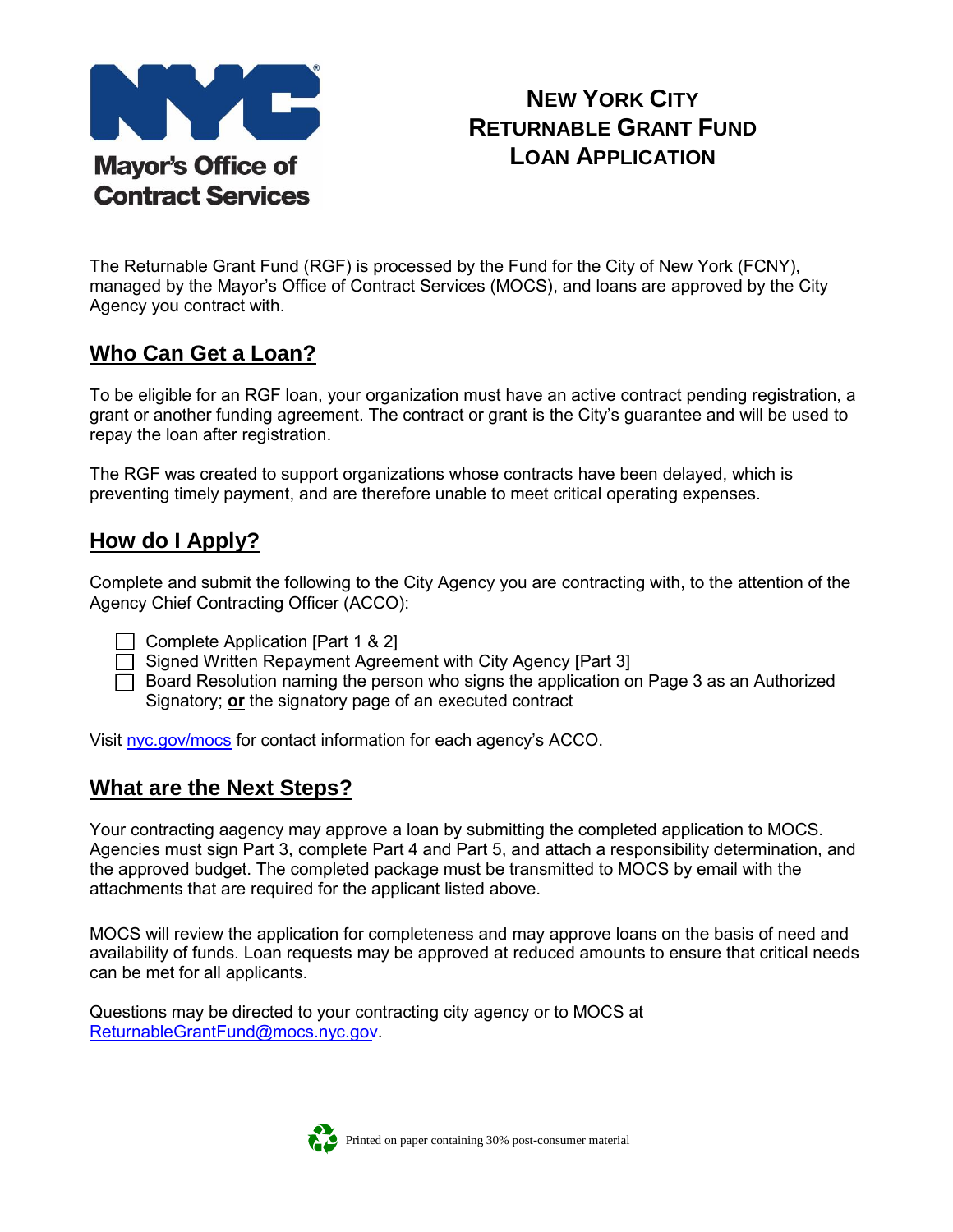## **LOAN APPLICATION FORM PART 1: APPLICANT INFORMATION**

*TO BE COMPLETED BY APPLICANT*

| Legal Name of the Organization:                                    |        |
|--------------------------------------------------------------------|--------|
| (Must match incorporation and contract documents)                  |        |
|                                                                    |        |
|                                                                    |        |
| <b>Organization's EIN/TIN:</b>                                     |        |
|                                                                    |        |
|                                                                    |        |
| <b>Organization's Address:</b>                                     |        |
| (Headquarters)                                                     |        |
|                                                                    |        |
|                                                                    |        |
|                                                                    |        |
| <b>Site Address:</b>                                               |        |
| (Where services are provided under pending contract, if different) |        |
|                                                                    |        |
|                                                                    |        |
|                                                                    |        |
| <b>CEO/ Executive Director</b>                                     |        |
|                                                                    |        |
| Name:                                                              |        |
|                                                                    |        |
|                                                                    |        |
| Phone:                                                             | Email: |
|                                                                    |        |
|                                                                    |        |
| <b>Board President/ Chairperson</b>                                |        |
| Name:                                                              |        |
|                                                                    |        |
|                                                                    |        |
| Phone:                                                             | Email: |
|                                                                    |        |
|                                                                    |        |
| <b>Authorized Loan Contact</b>                                     |        |
|                                                                    |        |
| <b>Name and Title:</b>                                             |        |
|                                                                    |        |
|                                                                    |        |
| Phone:                                                             | Email: |
|                                                                    |        |
|                                                                    |        |
| <b>Alternate Phone:</b>                                            | Fax:   |
|                                                                    |        |
|                                                                    |        |

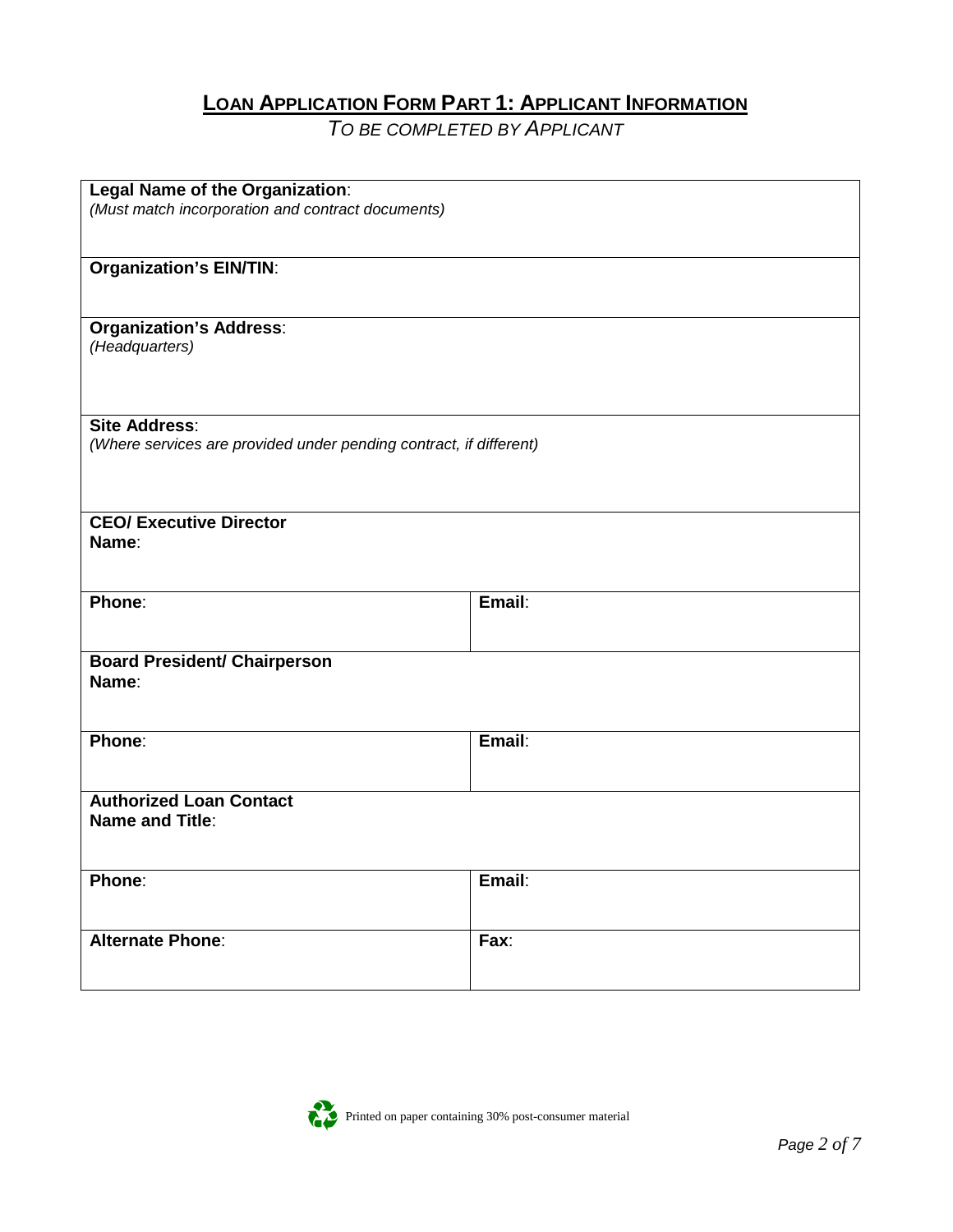# **LOAN APPLICATION FORM PART 2: STATEMENT OF NEED**

#### *TO BE COMPLETED BY APPLICANT*

*Please detail the critical operating expenses below and their payment dates. Expenses should be confirmed with City Agency; attach additional sheets if necessary.*

| <b>Payroll Expenses</b> |                       |  |
|-------------------------|-----------------------|--|
| <b>Payroll Date</b>     | <b>Payroll Amount</b> |  |
|                         |                       |  |
|                         |                       |  |
|                         |                       |  |
|                         |                       |  |
|                         |                       |  |
|                         |                       |  |
|                         |                       |  |
|                         |                       |  |
| <b>Total</b>            | ፍ                     |  |

| <b>Other Critical Expenses</b><br>(rent, insurance, utilities, supplies, etc.) |                     |                       |
|--------------------------------------------------------------------------------|---------------------|-----------------------|
| <b>Expense Date</b>                                                            | <b>Expense Type</b> | <b>Payment Amount</b> |
|                                                                                |                     |                       |
|                                                                                |                     |                       |
|                                                                                |                     |                       |
|                                                                                |                     |                       |
|                                                                                |                     |                       |
|                                                                                |                     |                       |
|                                                                                |                     |                       |
|                                                                                | Tota                |                       |

| <b>Total Amount requested:</b>                 |  |
|------------------------------------------------|--|
| \$                                             |  |
| Date when loan is needed to ensure operations: |  |
|                                                |  |
| <b>Additional relevant information:</b>        |  |
|                                                |  |
|                                                |  |

**I hereby attest that the above information and all attachments (refer to page 1) are true and correct to the best of my knowledge.** 

Board Authorized Signature Print Name and Title **Print Name and Title** Date

\_\_\_\_\_\_\_\_\_\_\_\_\_\_\_\_\_\_\_\_\_\_\_\_\_\_\_\_\_\_\_\_\_\_\_\_\_\_\_\_\_\_\_\_\_\_\_\_\_\_\_\_\_\_\_\_\_\_\_\_\_\_\_\_\_\_\_\_\_\_\_\_\_\_\_\_\_\_\_\_



Printed on paper containing 30% post-consumer material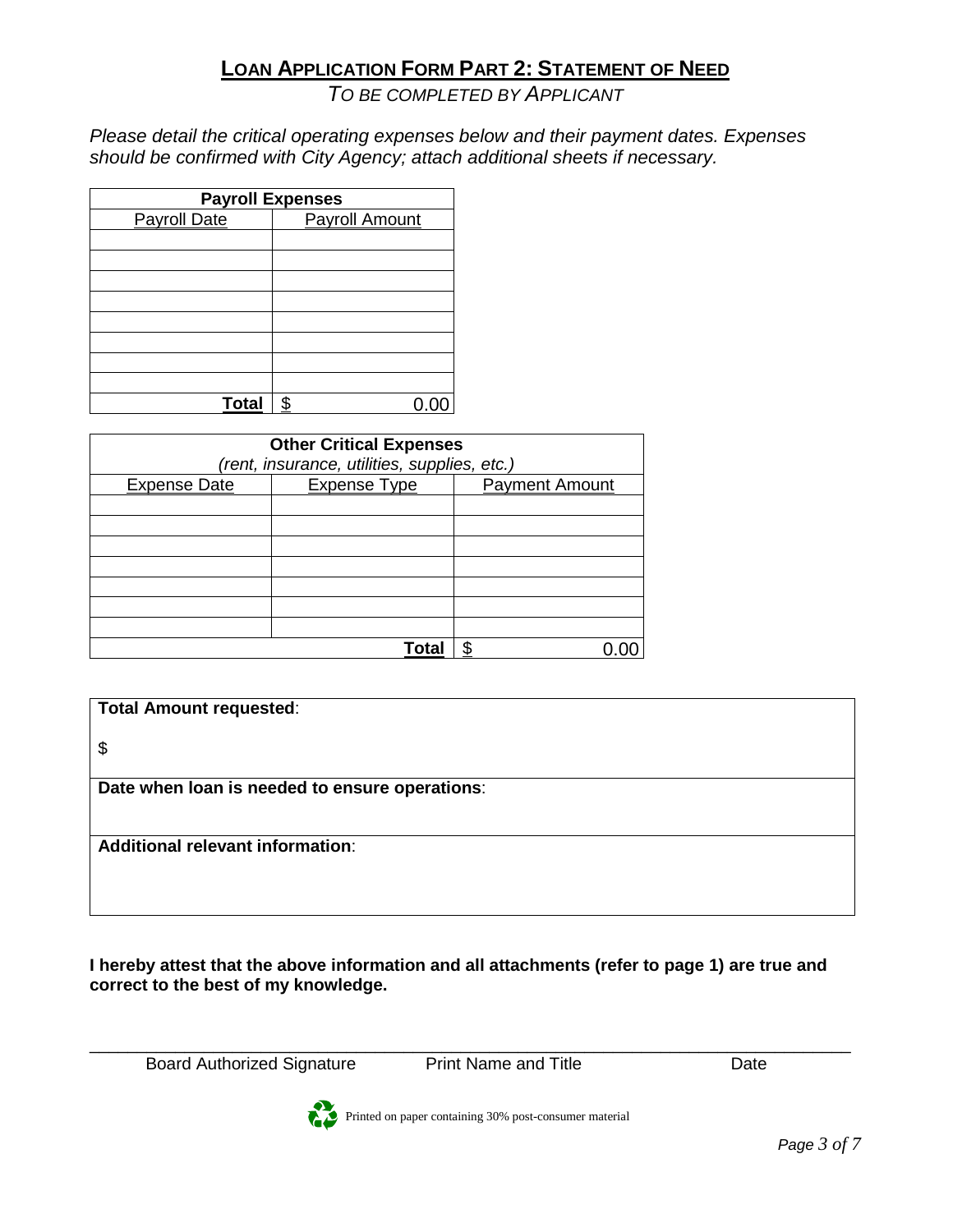### **LOAN APPLICATION FORM PART 3: REPAYMENT AGREEMENT**

*TO BE COMPLETED BY APPLICANT AND SIGNED BY APPLICANT AND CITY AGENCY If you are under a fiscal agent with your contracting Agency, they will provide you with a separate repayment agreement to complete*

| <b>Organization Legal Name:</b> |  |
|---------------------------------|--|
| <b>City Agency:</b>             |  |
| <b>Contract ID#:</b>            |  |
| Loan Amount:                    |  |

I authorize the following City Agency, \_

to repay the loan to the Fund for the City of New York from the above contract once it is registered with the New York City Comptroller's Office. I understand that the loan amount will be paid as a loan in anticipation of a contract from the approved contract Budget, and will be supported by valid invoices according to the Agency fiscal manual. I understand that the Agency reserves the right, in its discretion, to recoup any funds advanced and not spent. I further understand that if the above contract is not registered, I would be responsible for repaying the loan to the Fund for the City of New York.

| <b>Contractor's Authorized Representative</b><br>(Print)     | <b>Title</b><br>(Print) |
|--------------------------------------------------------------|-------------------------|
|                                                              |                         |
| <b>Contractor's Authorized Representative</b><br>(Signature) | <b>Date</b>             |
| <b>City Agency Representative</b>                            |                         |
| <b>Agency Authorized Representative</b><br>(Print)           | <b>Title</b><br>(Print) |
| <b>Agency Authorized Representative</b><br>(Signature)       | <b>Date</b>             |

Printed on paper containing 30% post-consumer material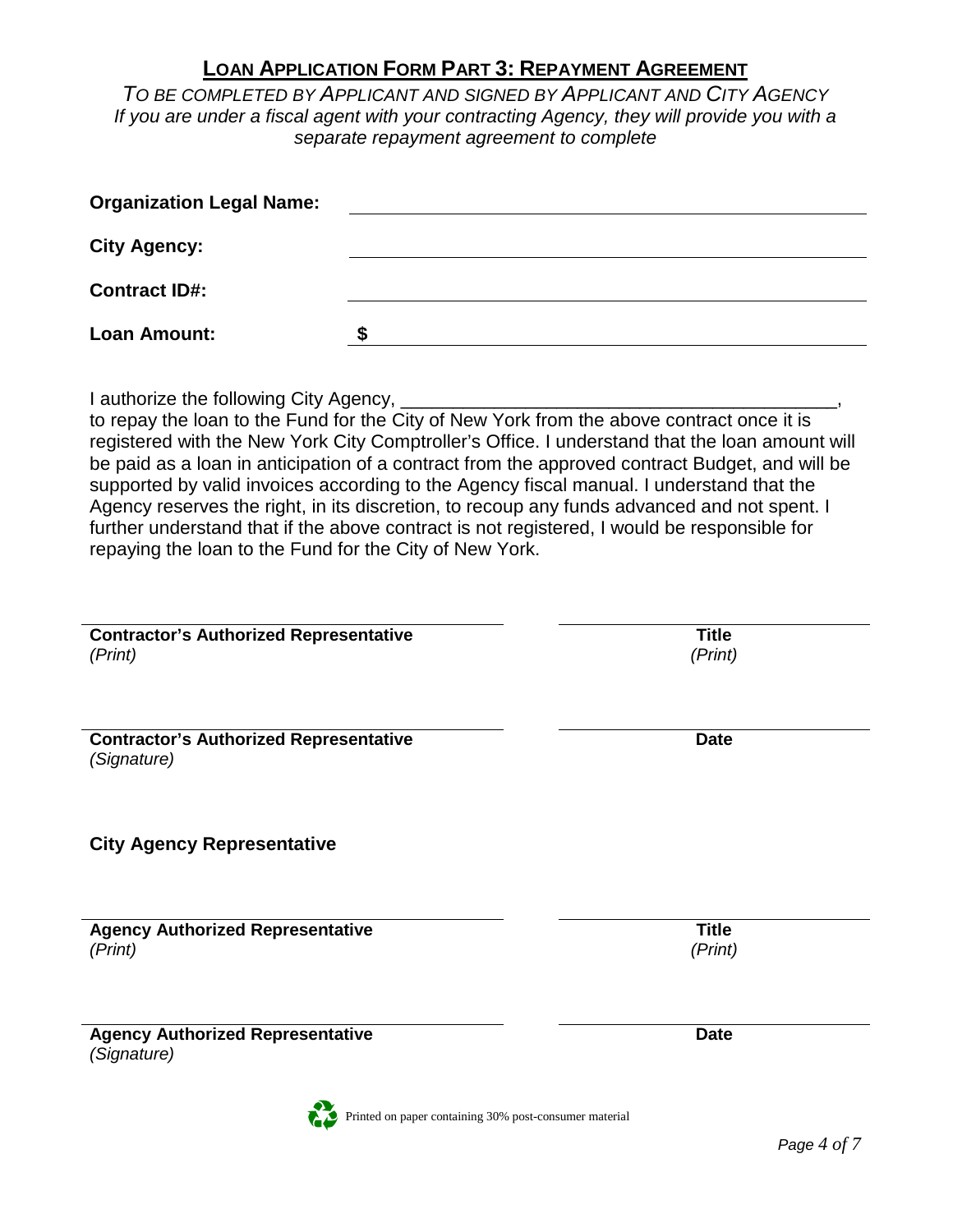## **LOAN APPLICATION FORM PART 4: ELIGIBILITY BASIS**

*TO BE COMPLETED BY CITY AGENCY*

| <b>Name of City Agency:</b>            |
|----------------------------------------|
|                                        |
|                                        |
| <b>APT E-PIN#:</b>                     |
|                                        |
| Grant #:                               |
| (Dept. of Cultural Affairs Only)       |
|                                        |
| <b>Contract Term:</b>                  |
|                                        |
|                                        |
| <b>Contract Description:</b>           |
|                                        |
| <b>Total Contract Amount:</b>          |
|                                        |
| \$                                     |
| <b>Budget Codes:</b>                   |
|                                        |
|                                        |
| <b>Estimated Time to Registration:</b> |
|                                        |
|                                        |
|                                        |
| □ Pending Registration at Comptroller  |
| □ Pending Oversight (OMB/Law/MOCS/DOI) |
| $\Box$ Other:                          |
|                                        |
|                                        |
|                                        |
|                                        |
| <b>Requested Repayment Term:</b>       |
|                                        |
| $\Box$ 30 days                         |
| 60 days                                |
| 90 days<br>Other term: te              |
|                                        |

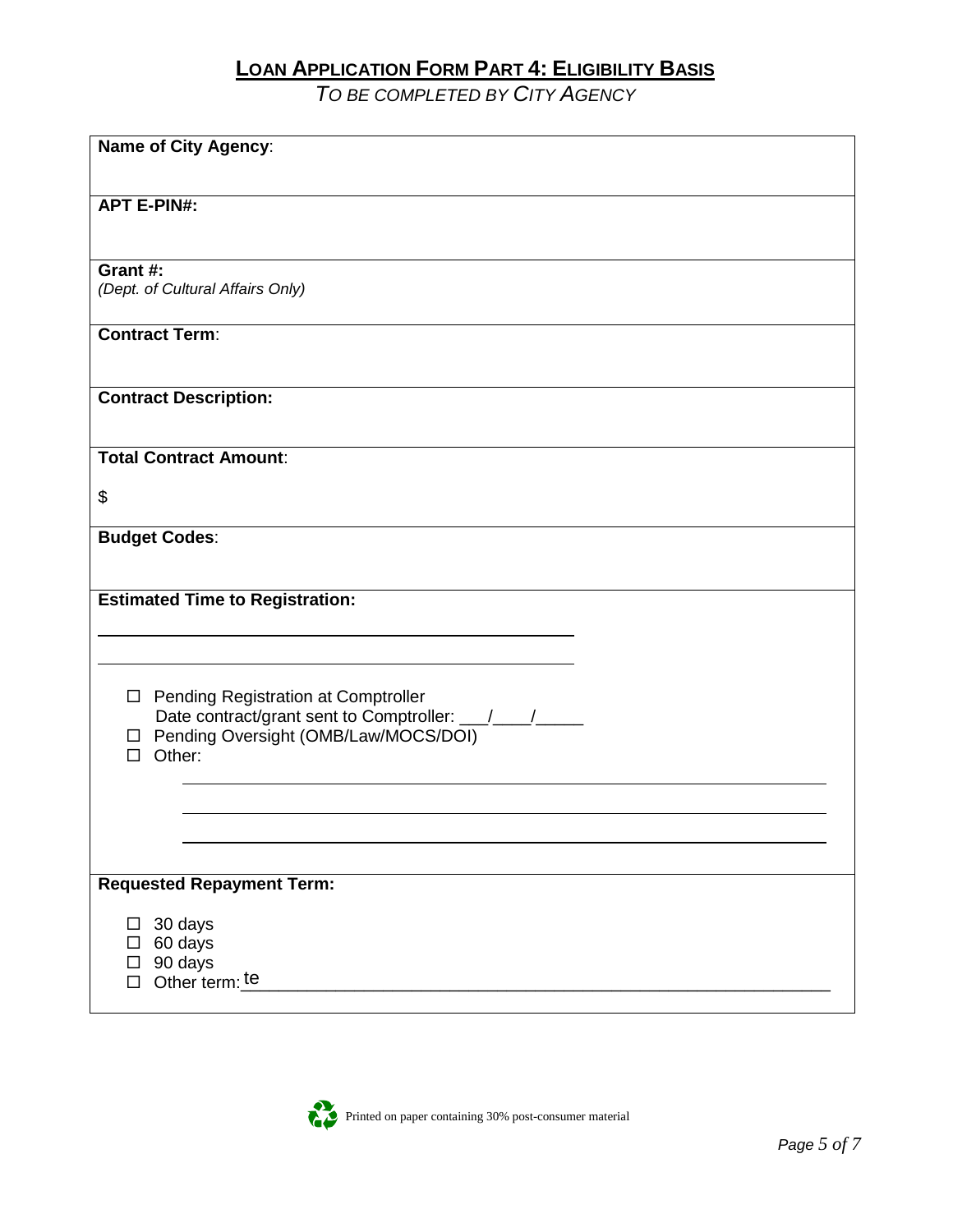# **LOAN APPLICATION FORM PART 5: CITY AGENCY LOAN REQUEST**

*TO BE COMPLETED BY CITY AGENCY*

| <b>LOAN AMOUNT AUTHORIZED BY CITY AGENCY:</b> |       |
|-----------------------------------------------|-------|
|                                               |       |
| \$                                            |       |
|                                               |       |
|                                               |       |
| Notes on any reductions:                      |       |
|                                               |       |
|                                               |       |
|                                               |       |
|                                               |       |
|                                               |       |
| <b>NAME:</b>                                  |       |
|                                               |       |
| TITLE:                                        |       |
|                                               |       |
| <b>TELEPHONE:</b>                             |       |
|                                               |       |
| <b>SIGNATURE:</b>                             | DATE: |
|                                               |       |
|                                               |       |

#### **Required with Approval:**

 $\Box$  Complete Application (Parts 4 and 5, and agency signature in Part 3)

Responsibility Determination

Board Resolution with Signature Authorization or contract signature page

Agency Approved Budget, if available